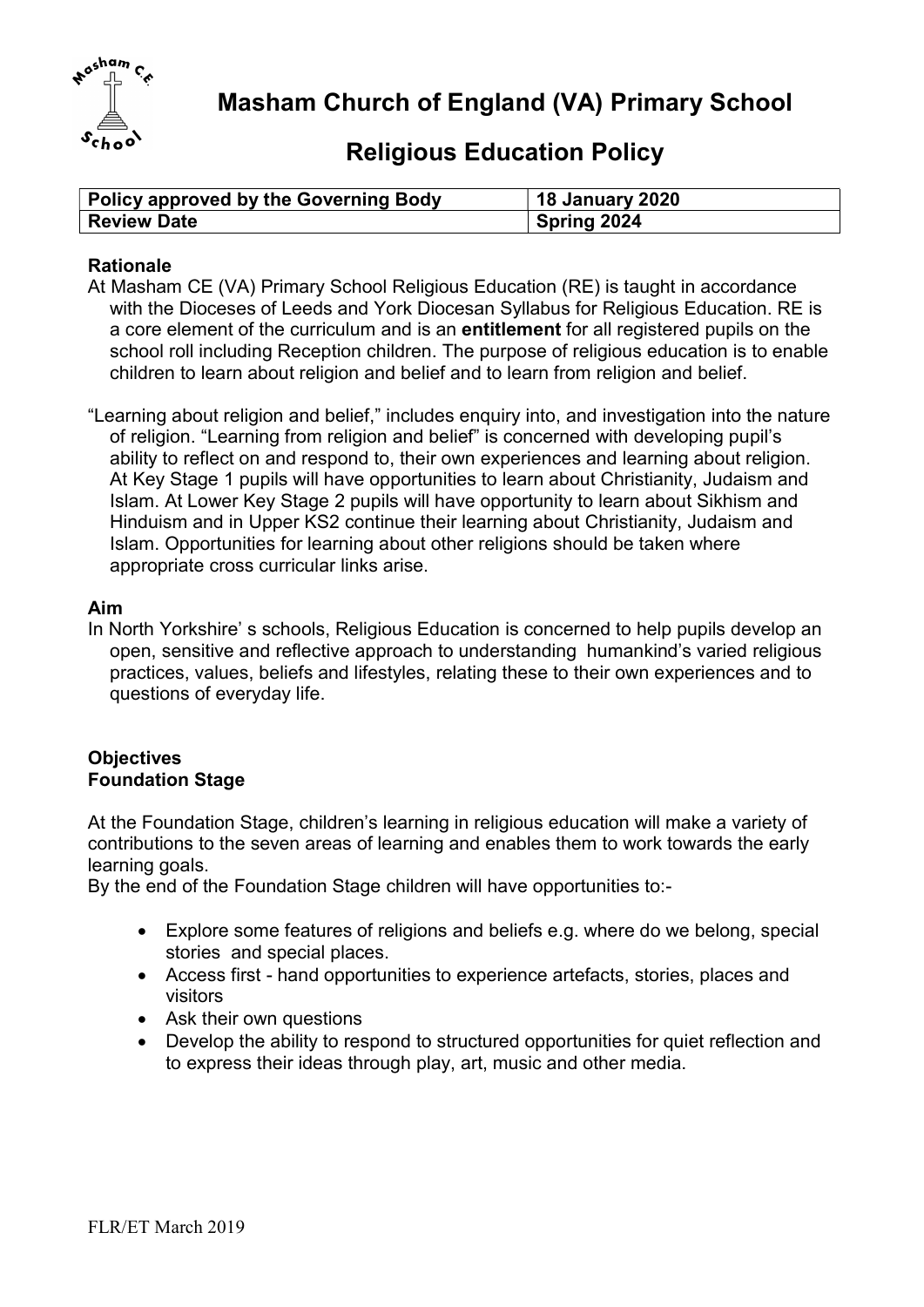# Key Stage 1

Children will have opportunities through learning about and from Christianity, Judaism and Islam to:

- Ask increasingly perceptive questions
- Begin to undertake their own independent investigations.
- Relate their learning to their experience, finding parallels between features of religion and belief and their own lives
- Begin to explain the role which stories and practices play in the lives of believers
- Engage imaginatively with resources
- Begin to evaluate different aspects of religion e.g family, celebrations and worship
- Develop a framework of understanding within which to locate their learning in
- $\bullet$  RF

# Key Stage 2

Children in Key Stage 2 will have increasing opportunities to continue their learning about and from Christianity, Judaism and Islam and to develop their knowledge and understanding through their study of Sikhism and Hinduism

- Extending their ability to undertake sustained independent enquiries into religion and belief
- Using key concepts of the subject, such as 'belief' or 'myth' to develop their own questioning and enquiry
- Using higher order thinking skills such as investigation, interpretation, analysis and evaluation
- Investigating specific examples of religious belief and practice and relate these to
- their own ideas
- Evaluating different points of view sensitively
- Handling ideas and arguments about matters to do with belief and practice with increasing confidence.

# Teaching and Learning

Effective teaching and learning in RE is characterised by :-

- Clear understanding, on the part of governors, teachers and pupils, about the underlying purpose of RE
- Imaginative use of challenging and evocative resources to stimulate the pupils' imagination and encourage them to explore their personal responses
- Sustained learning, linked to work in other areas of the curriculum, notably English, art, drama and music
- Careful use of creative activities that support and enhance the central focus of learning in RE rather than detract from it
- Effective use of teachers' subject knowledge to ensure a staged development of pupils' knowledge, skills and understanding
- A high expectation about pupils' ability to use the skills of enquiry